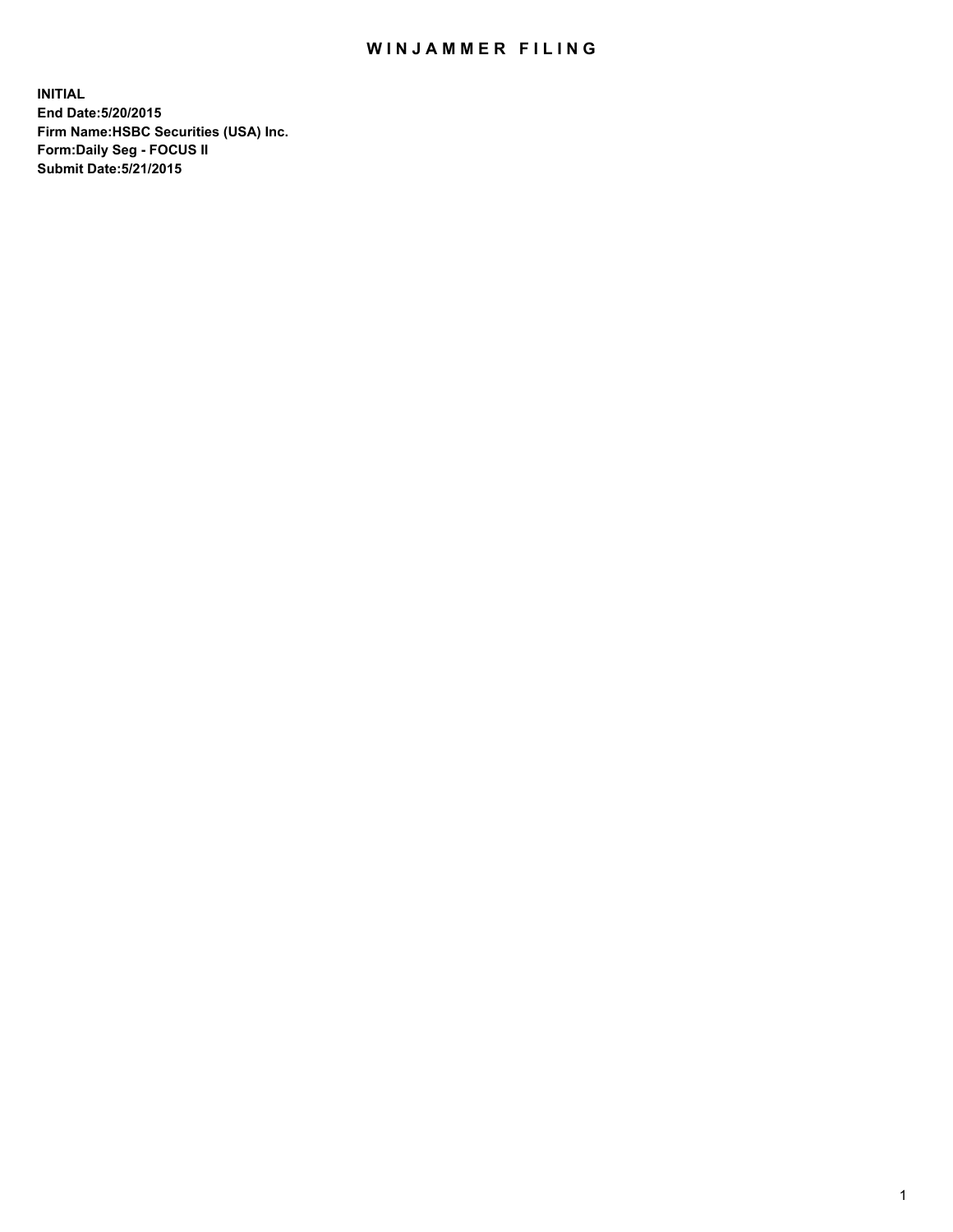## **INITIAL End Date:5/20/2015 Firm Name:HSBC Securities (USA) Inc. Form:Daily Seg - FOCUS II Submit Date:5/21/2015 Daily Segregation - Cover Page**

| Name of Company<br><b>Contact Name</b><br><b>Contact Phone Number</b><br><b>Contact Email Address</b>                                                                                                                                                                                                                          | <b>HSBC Securities (USA) Inc.</b><br><b>Steven Richardson</b><br>212-525-6445<br>steven.richardson@us.hsbc.com |
|--------------------------------------------------------------------------------------------------------------------------------------------------------------------------------------------------------------------------------------------------------------------------------------------------------------------------------|----------------------------------------------------------------------------------------------------------------|
| FCM's Customer Segregated Funds Residual Interest Target (choose one):<br>a. Minimum dollar amount: ; or<br>b. Minimum percentage of customer segregated funds required:%; or<br>c. Dollar amount range between: and; or<br>d. Percentage range of customer segregated funds required between: % and %.                        | 50,000,000<br>0 <sub>0</sub><br>0 <sub>0</sub>                                                                 |
| FCM's Customer Secured Amount Funds Residual Interest Target (choose one):<br>a. Minimum dollar amount: ; or<br>b. Minimum percentage of customer secured funds required:%; or<br>c. Dollar amount range between: and; or<br>d. Percentage range of customer secured funds required between:% and%.                            | 10,000,000<br><u>0</u><br>0 <sub>0</sub><br>0 <sub>0</sub>                                                     |
| FCM's Cleared Swaps Customer Collateral Residual Interest Target (choose one):<br>a. Minimum dollar amount: ; or<br>b. Minimum percentage of cleared swaps customer collateral required:% ; or<br>c. Dollar amount range between: and; or<br>d. Percentage range of cleared swaps customer collateral required between:% and%. | 30,000,000<br>00<br><u>00</u>                                                                                  |

Attach supporting documents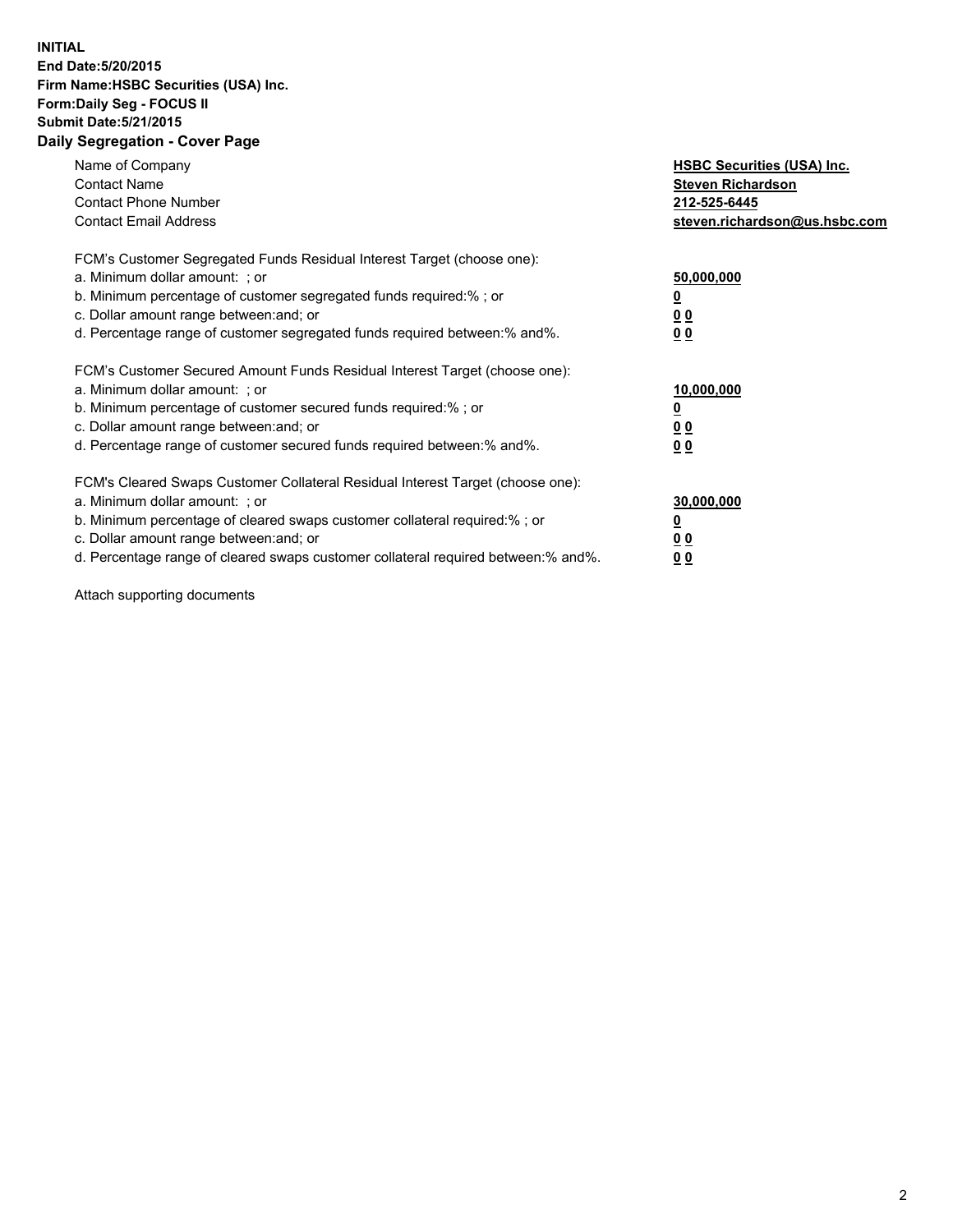**INITIAL End Date:5/20/2015 Firm Name:HSBC Securities (USA) Inc. Form:Daily Seg - FOCUS II Submit Date:5/21/2015 Daily Segregation - Secured Amounts** Foreign Futures and Foreign Options Secured Amounts Amount required to be set aside pursuant to law, rule or regulation of a foreign government or a rule of a self-regulatory organization authorized thereunder **0** [7305] 1. Net ledger balance - Foreign Futures and Foreign Option Trading - All Customers A. Cash **61,071,529** [7315] B. Securities (at market) **30,698,395** [7317] 2. Net unrealized profit (loss) in open futures contracts traded on a foreign board of trade **2,859,056** [7325] 3. Exchange traded options a. Market value of open option contracts purchased on a foreign board of trade **0** [7335] b. Market value of open contracts granted (sold) on a foreign board of trade **0** [7337] 4. Net equity (deficit) (add lines 1. 2. and 3.) **94,628,980** [7345] 5. Account liquidating to a deficit and account with a debit balances - gross amount **286,706** [7351] Less: amount offset by customer owned securities **-286,549** [7352] **157** [7354] 6. Amount required to be set aside as the secured amount - Net Liquidating Equity Method (add lines 4 and 5) **94,629,137** [7355] 7. Greater of amount required to be set aside pursuant to foreign jurisdiction (above) or line 6. **94,629,138** [7360] FUNDS DEPOSITED IN SEPARATE REGULATION 30.7 ACCOUNTS 1. Cash in banks A. Banks located in the United States **25,121,065** [7500] B. Other banks qualified under Regulation 30.7 **0** [7520] **25,121,065** [7530] 2. Securities A. In safekeeping with banks located in the United States **30,698,395** [7540] B. In safekeeping with other banks qualified under Regulation 30.7 **0** [7560] **30,698,395** [7570] 3. Equities with registered futures commission merchants A. Cash **0** [7580] B. Securities **0** [7590] C. Unrealized gain (loss) on open futures contracts **0** [7600] D. Value of long option contracts **0** [7610] E. Value of short option contracts **0** [7615] **0** [7620] 4. Amounts held by clearing organizations of foreign boards of trade A. Cash **0** [7640] B. Securities **0** [7650] C. Amount due to (from) clearing organization - daily variation **0** [7660] D. Value of long option contracts **0** [7670] E. Value of short option contracts **0** [7675] **0** [7680]

- 5. Amounts held by members of foreign boards of trade
	- A. Cash **61,570,379** [7700]
	- B. Securities **0** [7710]
	- C. Unrealized gain (loss) on open futures contracts **2,859,056** [7720]
	- D. Value of long option contracts **0** [7730]
	- E. Value of short option contracts **0** [7735] **64,429,435** [7740]
- 6. Amounts with other depositories designated by a foreign board of trade **0** [7760]
- 7. Segregated funds on hand **0** [7765]
- 8. Total funds in separate section 30.7 accounts **120,248,895** [7770]
- 9. Excess (deficiency) Set Aside for Secured Amount (subtract line 7 Secured Statement Page 1 from Line 8)
- 10. Management Target Amount for Excess funds in separate section 30.7 accounts **10,000,000** [7780]
- 11. Excess (deficiency) funds in separate 30.7 accounts over (under) Management Target **15,619,757** [7785]

**25,619,757** [7380]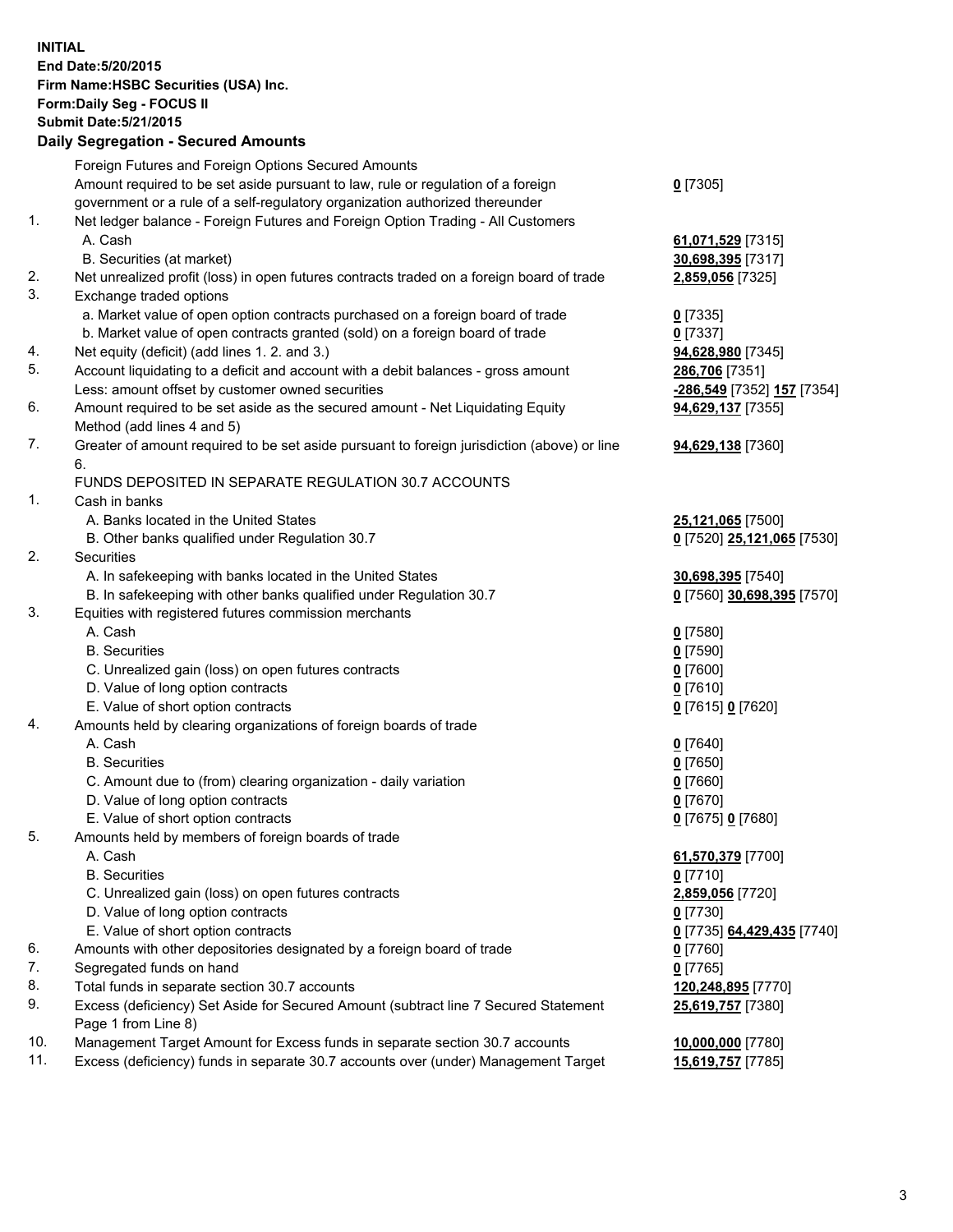| <b>INITIAL</b> | End Date: 5/20/2015<br>Firm Name: HSBC Securities (USA) Inc.<br>Form: Daily Seg - FOCUS II<br><b>Submit Date: 5/21/2015</b><br>Daily Segregation - Segregation Statement |                                           |
|----------------|--------------------------------------------------------------------------------------------------------------------------------------------------------------------------|-------------------------------------------|
|                | SEGREGATION REQUIREMENTS(Section 4d(2) of the CEAct)                                                                                                                     |                                           |
| 1.             | Net ledger balance                                                                                                                                                       |                                           |
|                | A. Cash                                                                                                                                                                  | 36,305,138 [7010]                         |
|                | B. Securities (at market)                                                                                                                                                | 659,553,621 [7020]                        |
| 2.             | Net unrealized profit (loss) in open futures contracts traded on a contract market                                                                                       | 296,797,599 [7030]                        |
| 3.             | Exchange traded options                                                                                                                                                  |                                           |
|                | A. Add market value of open option contracts purchased on a contract market                                                                                              | 95,779,954 [7032]                         |
| 4.             | B. Deduct market value of open option contracts granted (sold) on a contract market<br>Net equity (deficit) (add lines 1, 2 and 3)                                       | -5,908,930 [7033]<br>1,082,527,382 [7040] |
| 5.             | Accounts liquidating to a deficit and accounts with                                                                                                                      |                                           |
|                | debit balances - gross amount                                                                                                                                            | 2,173,873 [7045]                          |
|                | Less: amount offset by customer securities                                                                                                                               | -2,173,873 [7047] 0 [7050]                |
| 6.             | Amount required to be segregated (add lines 4 and 5)                                                                                                                     | 1,082,527,382 [7060]                      |
|                | FUNDS IN SEGREGATED ACCOUNTS                                                                                                                                             |                                           |
| 7.             | Deposited in segregated funds bank accounts                                                                                                                              |                                           |
|                | A. Cash                                                                                                                                                                  | 11,447,217 [7070]                         |
|                | B. Securities representing investments of customers' funds (at market)                                                                                                   | $0$ [7080]                                |
|                | C. Securities held for particular customers or option customers in lieu of cash (at<br>market)                                                                           | 179,001,125 [7090]                        |
| 8.             | Margins on deposit with derivatives clearing organizations of contract markets                                                                                           |                                           |
|                | A. Cash                                                                                                                                                                  | 245,521,656 [7100]                        |
|                | B. Securities representing investments of customers' funds (at market)                                                                                                   | 137,253,409 [7110]                        |
|                | C. Securities held for particular customers or option customers in lieu of cash (at<br>market)                                                                           | 480,552,496 [7120]                        |
| 9.             | Net settlement from (to) derivatives clearing organizations of contract markets                                                                                          | <b>6,663,391</b> [7130]                   |
| 10.            | Exchange traded options                                                                                                                                                  |                                           |
|                | A. Value of open long option contracts                                                                                                                                   | 95,779,954 [7132]                         |
|                | B. Value of open short option contracts                                                                                                                                  | -5,908,930 [7133]                         |
| 11.            | Net equities with other FCMs                                                                                                                                             |                                           |
|                | A. Net liquidating equity                                                                                                                                                | 55,139,072 [7140]                         |
|                | B. Securities representing investments of customers' funds (at market)                                                                                                   | $0$ [7160]                                |
|                | C. Securities held for particular customers or option customers in lieu of cash (at<br>market)                                                                           | $0$ [7170]                                |
| 12.            | Segregated funds on hand                                                                                                                                                 | $0$ [7150]                                |
| 13.            | Total amount in segregation (add lines 7 through 12)                                                                                                                     | 1,192,122,608 [7180]                      |
| 14.            | Excess (deficiency) funds in segregation (subtract line 6 from line 13)                                                                                                  | 109,595,226 [7190]                        |
| 15.            | Management Target Amount for Excess funds in segregation                                                                                                                 | 50,000,000 [7194]                         |
| 16.            | Excess (deficiency) funds in segregation over (under) Management Target Amount<br>Excess                                                                                 | 59,595,226 [7198]                         |